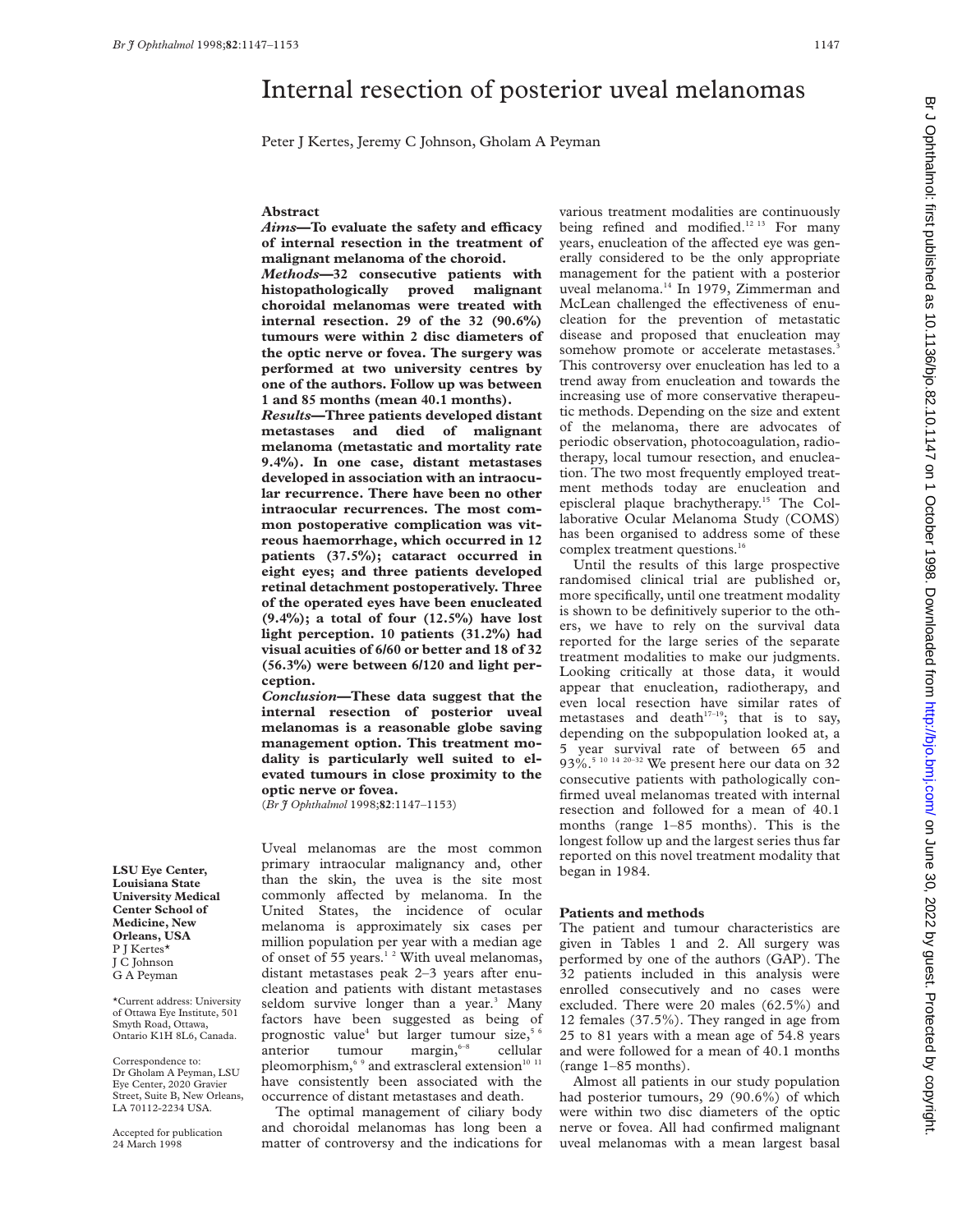*Table 1 Patient and tumour characteristics*

| Case              |         |              | Maximum<br>basal<br>diameter | Tumour                  |             | Tumour location<br>(≤3 mm to optic Follow up |              | Visual acuity |                 | Complications                            |                                                      |                                                                                 |
|-------------------|---------|--------------|------------------------------|-------------------------|-------------|----------------------------------------------|--------------|---------------|-----------------|------------------------------------------|------------------------------------------------------|---------------------------------------------------------------------------------|
| No                | Age Sex |              | (mm)                         | height<br>(mm)          | Cell type   | nerve or fovea)                              | (months)     | Preop         | Final           | Early                                    | Late                                                 | <b>Notes</b>                                                                    |
| 1                 | 70      | M            | 4.5                          | 8.9                     | Epithelioid | yes                                          | 16           | 6/18          | CF 3'           | Elevated IOP                             |                                                      | Liver metastases 16<br>months postop. Death 2<br>years postop                   |
| $\overline{c}$    | 72      | F            | 9                            | 3.7                     | Mixed       | yes                                          | 5            | 6/30          | HM 2'           | Vitreous<br>haemorrhage                  |                                                      |                                                                                 |
| 3                 | 43      | M            | 6                            | 6.5                     | Spindle B   | yes                                          | 6            | 6/7.5         | CF 2'           | Elevated IOP,<br>vitreous<br>haemorrhage | Corneal ulcer                                        |                                                                                 |
| $\overline{4}$    | 64      | F            | 4.5                          | 2.0                     | Mixed       | yes                                          | 71           | 6/60          | <b>NLP</b>      | Vitreous<br>haemorrhage                  | Phthisis                                             | History of PDR                                                                  |
| 5                 | 29      | $_{\rm F}$   | 5.0                          | 2.5                     | Mixed       | no                                           | 22           | 6/12          | 6/7.5           |                                          |                                                      |                                                                                 |
| 6                 | 62      | M            | 9                            | 3.1                     | Mixed       | yes                                          | 60           | 6/90          | CF              | Elevated IOP,<br>vitreous<br>haemorrhage | Worsening of preop<br>cataract<br>Localised inferior |                                                                                 |
|                   |         |              |                              |                         |             |                                              |              |               |                 |                                          | tractional RD                                        |                                                                                 |
| $\scriptstyle{7}$ | 44      | F            | 5.8                          | 3.1                     | Mixed       | yes                                          | 24           | 6/60          | CF              |                                          | Cataract                                             |                                                                                 |
| 8                 | 39      | M            | 7.5                          | 2.9                     | Spindle B   | yes                                          | 79           | 6/7.5         | 6/60            |                                          |                                                      |                                                                                 |
| 9                 | 77      | F            | 12                           | 2.6                     |             | yes                                          | 43           | CF 5'         | CF 3'           |                                          |                                                      | History of geographic<br>atrophy 2° to ARMD                                     |
| 10                | 59      | F            | 4                            | $\overline{4}$          | Spindle B   | no                                           | 10           | 6/6           | 6/7.5           | Minor vitreous<br>haemorrhage            | Worsening of<br>existing cataract                    |                                                                                 |
| 11                | 43      | M            | 9                            | 6.5                     | Mixed       | yes                                          | 58           | 6/60          | LP              | Cataract, residual<br>tumour requiring   | Band keratopathy,<br>hypotony                        |                                                                                 |
| 12                | 46      | M            | 8                            | 10                      | Mixed       | yes                                          | $\mathbf{1}$ | 6/60          | LP              | reoperation<br>Vitreous<br>haemorrhage   |                                                      | Subsequently convinced<br>by another physician to<br>enucleate                  |
| 13                | 46      | M            | 9                            | $\sqrt{7}$              | Mixed       | yes                                          | 21           | 6/15          | CF1'            |                                          | Vitreous<br>haemorrhage, retinal<br>detachment       |                                                                                 |
| 14                | 63      | M            | 8                            | 5                       | Mixed       | yes                                          | 57           | 6/90          | <b>NLP</b>      | Vitreous<br>haemorrhage                  | Cataract                                             | Enucleated because of<br>suspected recurrence.<br>Pathology proved<br>negative. |
| 15                | 77      | M            | 10                           | 4.5                     | Mixed       | yes                                          | 85           | 6/18          | HM <sub>5</sub> |                                          | Worsening cataract                                   |                                                                                 |
| 16                | 33      | M            | 12                           | 6.6                     | Mixed       | yes                                          | 48           | 6/12          | HM <sub>3</sub> |                                          | Cataract                                             |                                                                                 |
| 17                | 28      | M            | 6                            | $\overline{c}$          | Spindle B   | yes                                          | 40           | CF1'          | CF <sub>1</sub> |                                          |                                                      |                                                                                 |
| 18                | 36      | M            | 12                           | 9                       | Spindle B   | no                                           | 5            | CF 3'         | HM <sub>1</sub> |                                          | Vitreous<br>haemorrhage                              |                                                                                 |
| 19                | 25      | M            | $\overline{4}$               | 5                       |             | yes                                          | $\mathbf{9}$ | 6/60          | 6/30            |                                          |                                                      |                                                                                 |
| 20                | 60      | $\mathbf F$  | 15                           | flat                    | Spindle B   | yes                                          | 83           | 6/15          | 6/60            |                                          |                                                      |                                                                                 |
| 21                | 76      | M            | 4.5                          | $\overline{2}$          | Mixed       | yes                                          | 28           | 6/120         | CF <sub>5</sub> |                                          |                                                      |                                                                                 |
| 22                | 54      | M            | 9                            | $\overline{4}$          | Spindle B   | yes                                          | 17           | 6/60          | CF              | Vitreous<br>haemorrhage                  |                                                      |                                                                                 |
| 23                | 57      | M            |                              | 5                       | Mixed       | yes                                          | 62           | 6/12          | <b>NLP</b>      | Submacular<br>haemorrhage                |                                                      |                                                                                 |
| 24                | 53      | F            | 8                            | 12                      | Spindle B   | yes                                          | 57           | 6/24          | 6/60            |                                          |                                                      | Intraocular recurrence,<br>liver metastases. Death<br>after 57 months           |
| 25                | 61      | M            | 8                            | 9                       | Mixed       | yes                                          | 76           | 6/15          | <b>NLP</b>      |                                          | PVR, RD. Blind<br>painful eye                        | Enucleated                                                                      |
| 26                | 68      | M            | 3                            | $\overline{2}$          | Mixed       | yes                                          | 58           | 6/7.5         | 6/12            |                                          | Cataract                                             |                                                                                 |
| 27                | 40      | $\mathbf F$  | 5                            | $\overline{4}$          | Mixed       | yes                                          | 72           | 6/9           | 6/60            |                                          |                                                      |                                                                                 |
| 28                | 54      | $\mathbf F$  | 3                            | 5                       | Spindle B   | yes                                          | 65           | 6/21          | CF              |                                          |                                                      |                                                                                 |
| 29                | 71      | $\mathbf F$  | 6                            | $\overline{c}$          | Spindle B   | yes                                          | 84           | 6/12          | 6/60            |                                          | Epiretinal<br>membrane                               | Liver metastases. Death<br>after 84 months                                      |
| 30                | 66      | M            | 15                           | $\overline{\mathbf{3}}$ | Mixed       | yes                                          | 5            | 6/6           | 6/24            |                                          |                                                      |                                                                                 |
| 31                | 81      | M            | $\mathbf Q$                  | $\mathbf Q$             | Epithelioid | yes                                          | 10           | 6/60          | HM4             | Vitreous<br>haemorrhage                  | Extruded scleral<br>buckle                           |                                                                                 |
| 32                | 55      | $\mathbf{F}$ | 18                           | $\overline{7}$          | Epithelioid | yes                                          | 5            | 6/30          | 6/120           | Vitreous<br>haemorrhage                  |                                                      |                                                                                 |

diameter of 8.0 mm (range 3–18 mm) and a mean height of 5.3 mm (range flat to 12.0 mm). The original COMS criteria were used to classify the tumours by size with 26 of the melanomas falling into the medium category, four small, and two large. For inclusion, they had to have no evidence of distant metastases or extraocular extension. As the uvectomy procedure is done under hypotensive anaesthesia—that is, a systolic blood pressure of 100 mm Hg to reduce the risk of bleeding complications, patients with systemic diseases that would make them a poor anaesthetic risk were not offered this treatment. Patients were told of the risks and alternatives and a detailed informed consent was obtained.

Preoperatively, patients had a complete anterior and posterior segment eye examination that included careful indirect ophthalmoscopy and transillumination. The dimensions and echographic characteristics of the tumour were obtained with A and B-scan ultrasonography. The systemic evaluation was carried out by a consulting oncologist and included, in all cases, liver function tests and a chest *x* ray and, in many cases, was supplemented by head computed tomography (CT) and/or magnetic resonance imaging (MRI) scans.

Postoperatively, patients had a complete eye examination on days 1 and 7. They were then followed monthly for 3 months, and at 6 month intervals thereafter. For evaluation of distant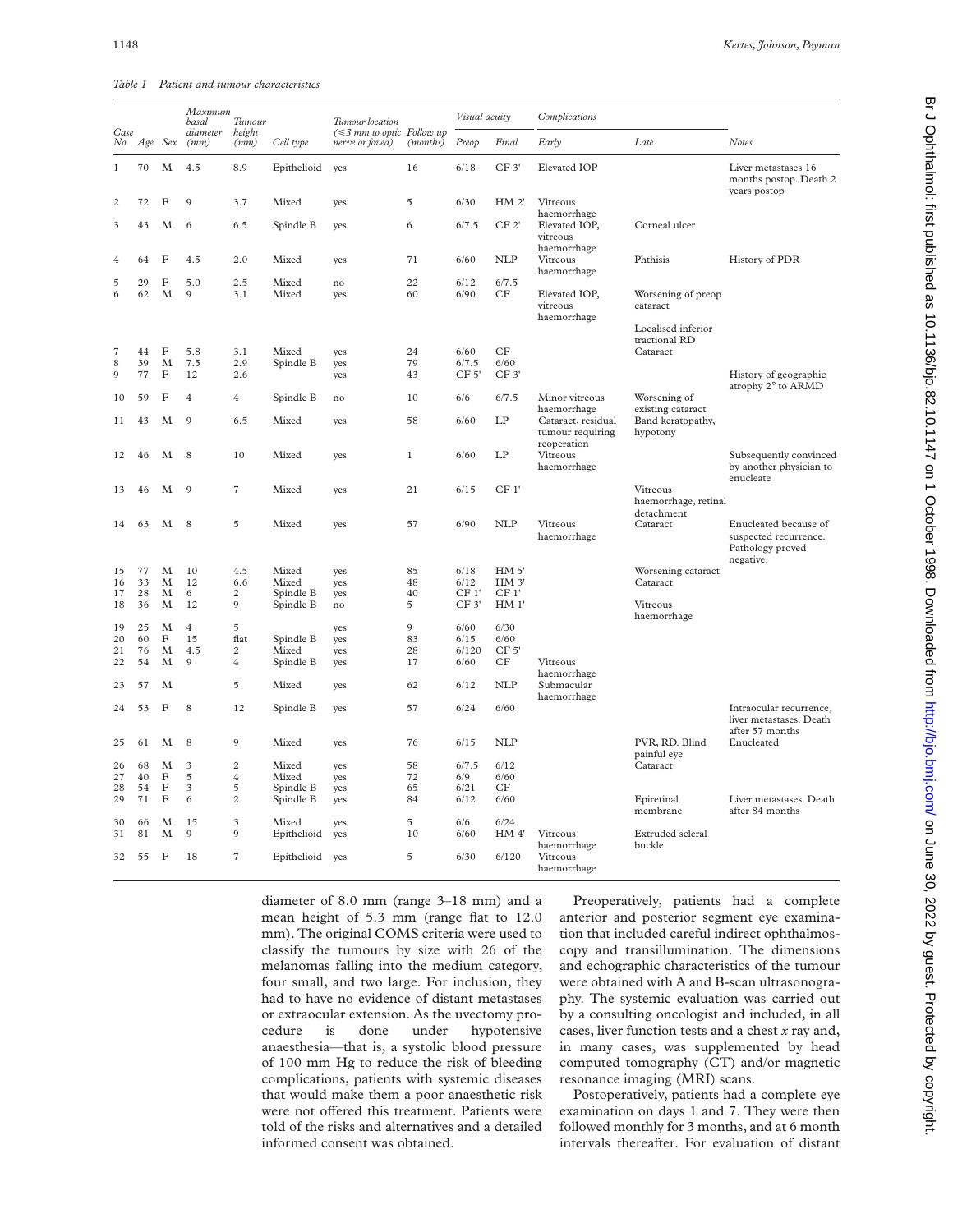*Table 2 Summary of patient and tumour data*

| Patient characteristics:            | Mean | Range         |
|-------------------------------------|------|---------------|
| Age (years)                         | 54.8 | $25 - 81$     |
| Follow up (months)                  | 40.1 | $1 - 85$      |
|                                     | n    | $\frac{0}{0}$ |
| Male                                | 20   | 62.5          |
| Female                              | 12.  | 37.5          |
| Tumour characteristics:             |      |               |
| Location $\leq$ 3 mm from the optic |      |               |
| disc or fovea                       | 29   | 90.6          |
| Size                                |      |               |
| Small                               | 4    | 12.6          |
| Medium                              | 26   | 81.2          |
| Large                               | 2    | 6.3           |
| Pathology                           | 30   |               |
| Spindle B                           | 10   | 33.3          |
| Mixed                               | 17   | 56.7          |
| Epithelioid                         | 3    | 10            |
| Metastases/death                    |      |               |
| Intraocular recurrence              | 1    | 3.1           |
| Distant metastases                  | 3    | 9.4           |
| Metastatic death                    | 3    | 9.4           |
| Visual acuity at last follow up     |      |               |
| $\geq 6/60$                         | 10   | 31.2          |
| $<6/60-I.P$                         | 18   | 56.3          |
| NLP                                 | 4    | 12.6          |
| Enucleated                          | 3    | 9.4           |
|                                     |      |               |

metastases, the patients were also seen and examined by an internist or oncologist every 6 months and screened with at least liver function tests and chest *x* rays.

SURGICAL TECHNIQUE

The following technique has evolved from previously described methods<sup>33-39</sup> and is our currently preferred method of resecting posterior tumours (Fig 1). Before entering the eye, a 360 degree peritomy is performed and the sclera and vortex veins are carefully examined for extraocular extension of melanoma. If none is found, we proceed with a limited standard posterior three port pars plana vitrectomy and, if necessary, pars plana lensectomy. Whenever possible, the vitrector and light pipe are positioned opposite the tumour. We try to retain the anterior vitreous during the tumour resection in order to trap tumour cells that are liberated during the melanoma excision and removal. With diathermy and intraocular scissors, an arcuate retinotomy is then created and dissected free of the tumour in an anterior to posterior direction. Diathermy and argon laser endophotocoagulation are applied over the tumour surface and margins and, under hypotensive anaesthesia (systolic blood pressure of 100 mm Hg or below), all visible tumour and a surrounding safety margin of perhaps 0.5 mm are resected with the vitrector down to



*Figure 1 Schematic diagram illustrating the salient features of the surgical technique. (A) Endodiathermy is applied in an arcuate fashion to the retina peripheral to the tumour. (B) A retinotomy is created with intraocular scissors and dissected free of the tumour in an anterior to posterior direction. (C) Diathermy and argon laser endophotocoagulation are applied over the tumour surface and margins and, under hypotensive anaesthesia, all visible tumour is resected with the vitrector down to bare sclera. (D) The retinal flap is reposited and an air-fluid exchange performed. Laser is applied to the edges of the retinotomy and the eye is filled with silicone oil (5000 centistokes).*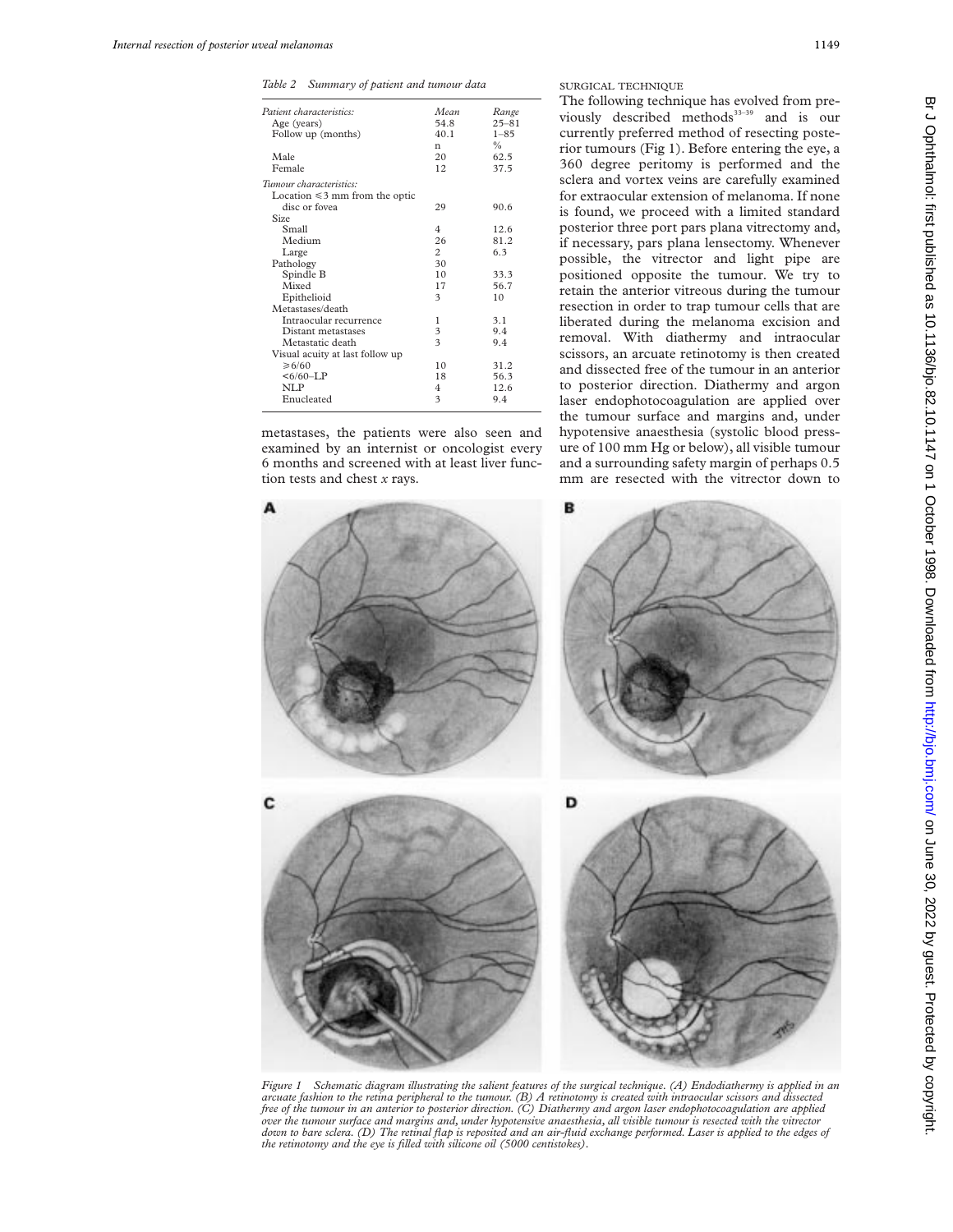

*Figure 2 Arteriovenous phase fluorescein angiogram of the patient's left eye in 1987 demonstrating hyperfluorescence of a small choroidal tumour.*

bare sclera. Further photocoagulation is then applied to the scleral bed. The vitrectomy is completed, removing the remaining anterior vitreous. The retinal flap is reposited and an air-fluid exchange performed. Laser is applied to the edges of the retinotomy and in a scatter fashion around the rest of the fundus. The eye is filled with silicone oil (5000 centistokes) and an encircling number 20 band is placed and secured with previously placed, partial thickness 5-0 Dacron mattress sutures. The silicone oil is retained for a minimum of 6 months and a maximum of 2 years.

#### **Case report**

A 55 year old white woman presented to us with a 6 month history of flashes, glare, and a veil in her left eye. She had been seen elsewhere in 1987 and found incidentally to have choroidal naevi in both eyes (Fig 2) but was lost to follow up. She was referred to us in August 1995 and had a large amelanotic choroidal mass abutting on the inferior optic nerve with an associated inferior serous retinal detachment (Fig 3). The tumour measured approximately 18 mm in diameter and had a height, on B-scan, of 7 mm with low internal reflectivity. Interestingly, in her asymptomatic right eye she had an amelanotic flat choroidal lesion that was approximately 6 mm in diameter (Fig 4). She



*Figure 3 Arteriovenous phase fluorescein angiogram of the patient's left eye at presentation to us in August 1995, demonstrating early hyperfluorescence of a large choroidal melanoma.*



*Figure 4 Fundus photograph of the patient's asymptomatic right eye at presentation to us in August 1995, demonstrating an amelanotic flat choroidal lesion temporal to the macula.*

was seen by an oncologist and investigated for a primary malignancy elsewhere, but these investigations all proved negative. Also of note, her liver function tests, chest *x* ray, and CT scan showed no evidence of distant or extraocular extension of her melanoma. She was told of her risks and options and offered internal resection which was done under a retinal flap on 1 September 1995.

The pathology is shown in Figure 5. The specimen was spun down from the vitrectomy cassette and cut. The low power view shows clumps of tumour cells and scattered fragments of normal retina and choroid. The higher power view better demonstrates the epithelioid melanoma cells. She has thus far had an uncomplicated postoperative course. Figure 6 gives the appearance of her fundus on 15 February 1996. The retinal vessels are intact and run over the scleral bed from which the tumour has been resected. Her best corrected vision, aphakic, and with silicone oil, was 6/120 but she was satisfied with that and happy to have kept her eye. Her retina remains flat and there has, as yet, been no evidence of recurrent disease.

# **Results**

All patients had histopathologically confirmed malignant uveal melanoma: 17 of the mixed type, 10 of the spindle B type, and three epithelioid cell type.<sup>40</sup>

Final visual acuity ranged from 6/7.5 to no light perception (NLP). Ten patients (31.2%) had visual acuities 6/60 or better, 18 of 32 (56.3%) were between 6/120 and light perception, and four were NLP. These guarded visual results must be interpreted in the context of the fact that 29 of 32  $(90.6%)$  of these patients had tumours that extended to within two disc diameters of the optic nerve or fovea.

This complex surgery was unfortunately not without its complications. The most common adverse event was the development of a postoperative vitreous haemorrhage, which occurred in 12 (37.5%) of our patients. Because blood is immiscible with silicone oil, postoperative haemorrhage is typically compartmentalised in a preretinal location. This can lead to traction and retinal detachment,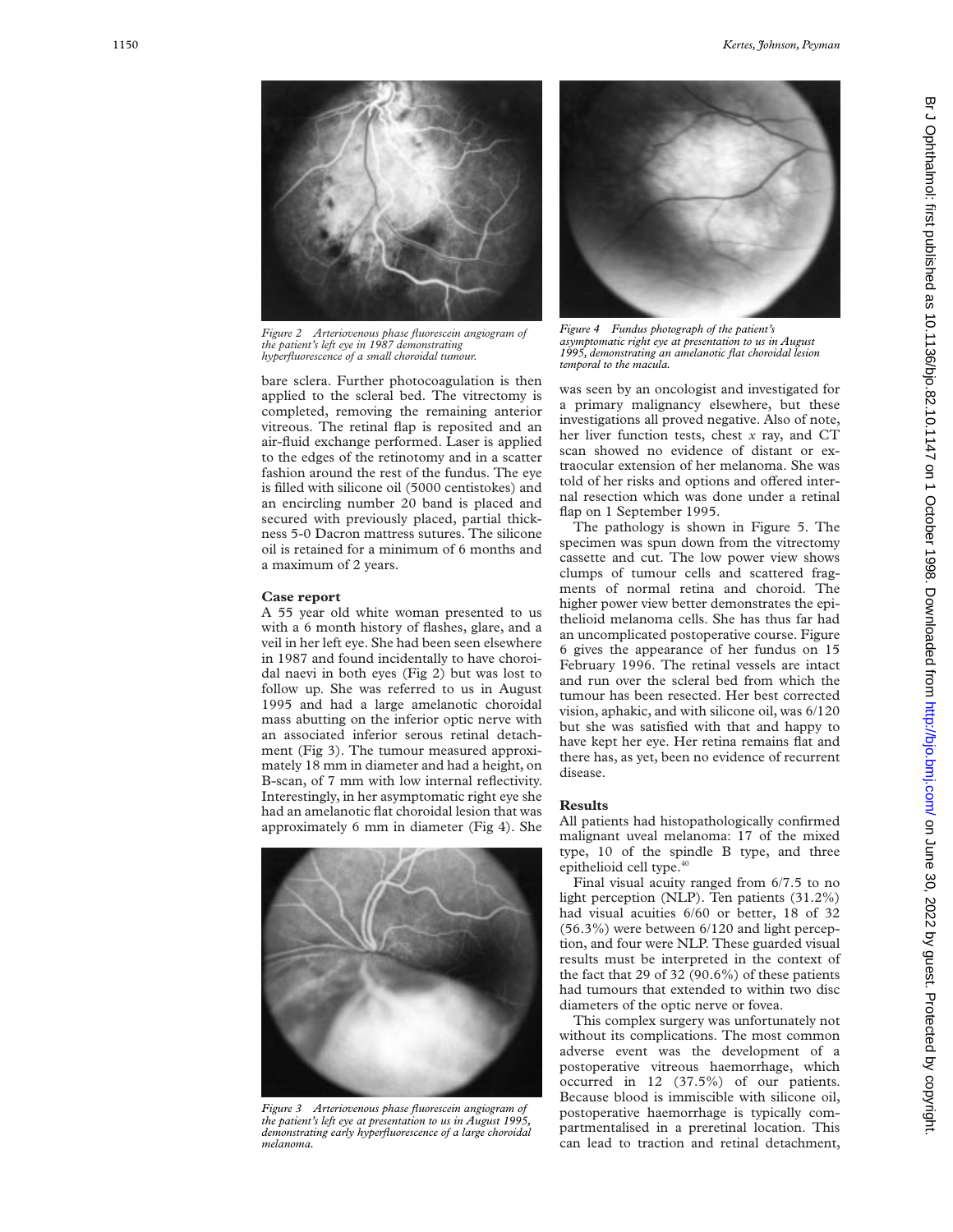

*Figure 5 (A) Histological section of the material collected and spun down from the vitrectomy cassette demonstrating clumps of epithelioid melanoma cells together with bits of normal retina (arrow) and choroid (haematoxylin and eosin, original magnification,* ×*100). (B) Higher power view of a clump of tumour cells consisting almost exclusively of epithelioid melanoma cells (haematoxylin and eosin, original magnification* ×*400).*

which occurred in two of these patients. In the remaining 10, the haemorrhage cleared without incident within 3 months. Eight eyes that were phakic postoperatively developed a cataract during the follow up period. A total of three patients developed a retinal detachment; three had elevated intraocular pressure; and one patient required early repeat surgery for what was judged to be residual tumour. The few other lower incidence complications are given in Table 1.

In this series, three patients (9.4%) died of metastatic disease over the period of observation. These three patients were all found to have evidence of liver metastases, one in association with an intraocular recurrence, and succumbed to their disease at 22, 57, and 84 months postoperatively. Three of the operated eyes (9.4%) were ultimately enucleated. One was removed because it was blind and became painful. A second eye was subsequently enucleated because of a suspected recurrence but the histopathology that was done proved to be negative. The third was enucleated only 6 weeks postoperatively because the patient was left with poor vision and became uncomfort-



*Figure 6 Fundus photograph of the patient's left eye 6 months postoperatively shows the intact retinal vessels running over the scleral bed from which the tumour has been resected.*

able with the idea of retaining an eye that had harboured a malignant tumour. The histopathology that was done on this eye is the subject of another paper and showed no evidence of residual viable tumour cells.

## **Discussion**

Assuming that survival rates are comparable among the different treatment options, $17-19$  31 then one should next consider the functional success and limitations of the chosen treatment modality. With plaque radiotherapy, we know that as many as 56% of tumours will not show clinical regression<sup>2141</sup> and those that do regress do so approximately 6–9 months after treatment and may continue to regress for more than 4 years.<sup>18 23 42 43</sup> Most uveal melanomas treated with brachytherapy regress incompletely and persist as minimally to moderately shrunken residual lesions.<sup>21-23</sup> <sup>27</sup> <sup>28</sup> <sup>42-45</sup> Indeed, Augsburger and coworkers have demonstrated that rapid and more complete regression of choroidal malignant melanoma after cobalt-60 plaque radiotherapy is an unfavourable risk factor for death from metastatic melanoma.<sup>45</sup> As many as 17% of successfully irradiated tumours eventually reactivate and grow.<sup>24 25 41</sup> Such a recurrence may take months or even years to manifest itself.<sup>22</sup> In the  $7.6-46\%$  of irradiated eyes that are enucleated and examined pathologically,23 25 42 46–48 it is common to find viable tumour cells and active mitotic figures on histopathological section.<sup>21 25 42</sup> It is unclear what the implications and the importance of these time delays and these findings are on patient survival.

In many areas, the preservation of visual acuity after radiation therapy is limited by complications, such as vitreous haemorrhage, cataract, retinal detachment, rubeosis iridis, radiation retinopathy, and optic neuropathy.<sup>28 42 48-51</sup> The latter occurs eventually, in some form, as often as 82% of the time when juxtapapillary tumours are treated.<sup>46</sup> Additionally, it would appear that there are intrinsic tumour factors, both during the growth and regression of the tumour, that can produce significant ocular morbidity.<sup>27</sup> Regardless of the method of radiotherapy used, 35.2–67%25 28 41 42 47–49 52 53 of eyes become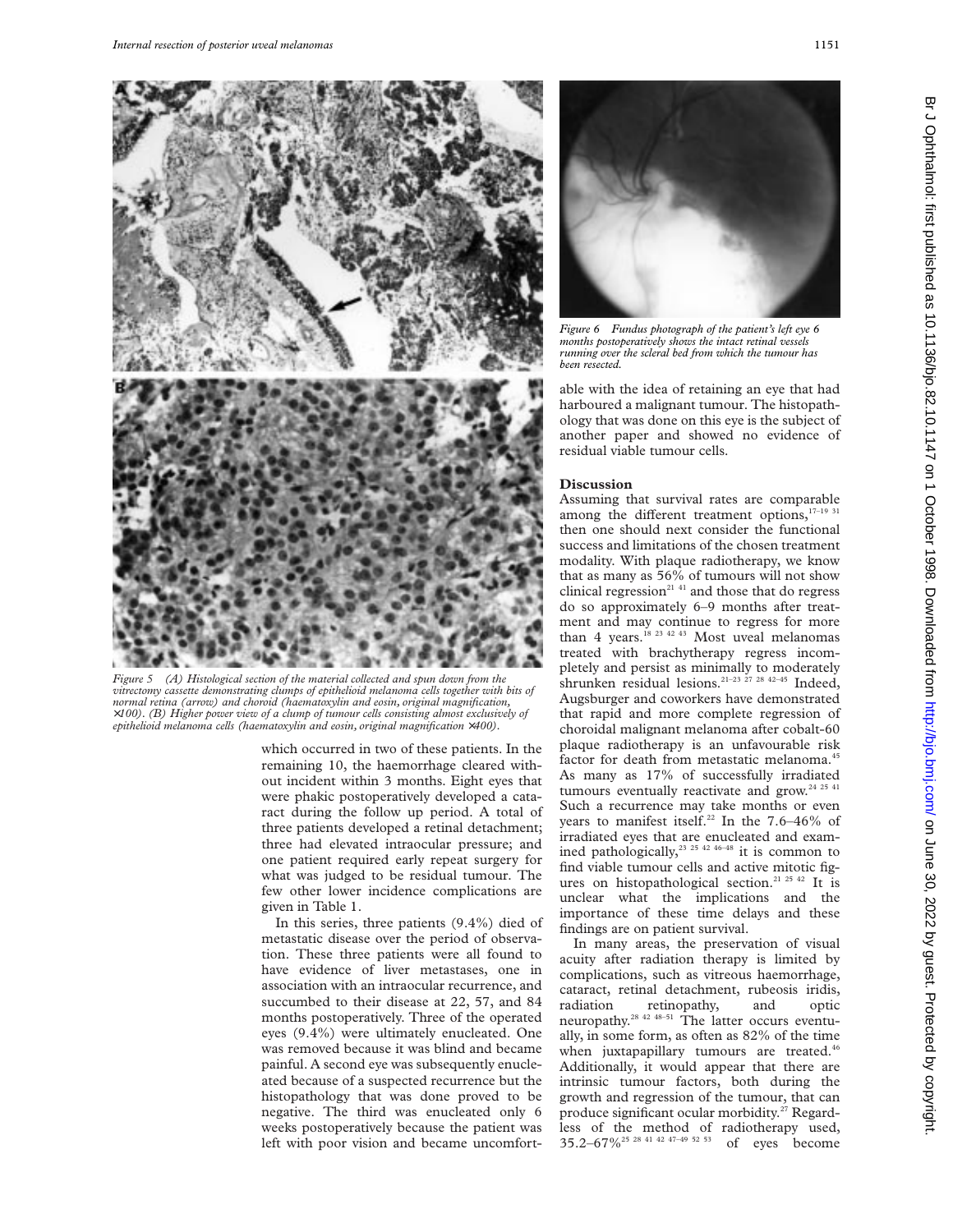legally blind, depending on the length of time that they are followed. Radiation vascular complications have a mean latency of approximately 2–3 years and occasionally are not manifest for 20 years after treatment.<sup>54</sup> Tumours in close proximity to the optic nerve or fovea and with a greater tumour height have an especially poor prognosis.<sup>46 47 49 53</sup> These complications, which are largely secondary to radiation vasculopathy, take time to appear and worsen the longer that patients are followed.<sup>22 41 49 52</sup> These nearly universal findings severely limit our ability to productively treat tumours close to the optic nerve with radiation. This is to say nothing of the risks to healthcare personnel who are repeatedly exposed to the harmful effects of radiation in the care of these patients. The lack of a pathological diagnosis is disconcerting to many patients and practitioners and it limits our ability to give the patient accurate prognostic information and, in the future, may limit the adjunctive use of immunotherapy.<sup>55 56</sup> Therefore, studies of the natural history of malignant melanomas without a knowledge of cell composition may be inaccurate.

The use of external resection has serious limitations as well. The use of an external approach is technically demanding, particularly for posterior tumours, and not without significant complications and visual outcomes not unlike those achieved with other globe saving procedures. In Peyman and associates' long experience with eye wall resection, an enucleation rate of 11/34 (32.3%) is quoted and 24 of 34 (70.6%) patients ended up with 20/200 or worse vision.32 Shields *et al* report a vitreous haemorrhage rate of 83%, a retinal detachment rate of 28%, and cataract formation in 34%.<sup>30</sup> Perhaps most importantly, residual and recurrent tumours appear to be an issue much more often in cases of external rather than internal resection.30 32 Damato and coworkers, in their large experience, describe residual or recurrent disease occurring in 81 of 310 patients (26%) treated with external resection and found that the rate of metastatic death in that subgroup (27%) was more than twice that of the remainder of the group (13%) without those complications.<sup>57</sup> <sup>58</sup> They also found that histological assessment of surgical clearance was not reliable in predicting local tumour recurrence from microscopic disease.<sup>57</sup> As of 1986, they have routinely used adjunctive plaque radiotherapy, laser photocoagulation, or cryotherapy to reduce the risk of local tumour recurrence and metastases $<sup>57-58</sup>$  and can therefore expect a</sup> different set of complications to occur with time.

Other treatment modalities such as laser photocoagulation have limited applications. Laser is probably best suited for treating flat, posterior melanotic lesions or in the adjunctive treatment of previously irradiated tumours. $^{12}$   $^{44}$ Transpupillary thermotherapy is a promising newer technique that awaits longer follow up but appears to be best suited for the treatment of smaller posterior melanomas.

These difficulties and limitations led to the development, over 13 years ago, of internal resection as an alternative for uveal melanoma patients who were poor candidates for other conservative modalities. $37-39$  The technique began as an adjunct to external resection<sup>35</sup> and evolved to its present incarnation, as a uvectomy done under a retinal flap with preservation of the overlying retina.<sup>33 34</sup> It has the advantages of more complete tumour excision with the subsequent availability of histopathological examination and diagnosis. It is, moreover, a technique that can be done by an ocular oncologist trained in modern vitreoretinal surgical techniques and is thus more accessible than techniques such as charged particle irradiation which is available at only a handful of centres in North America.

With an average of nearly 3.5 years of follow up, our results, while still preliminary, appear to be no worse than with any other treatment modality. Moreover, our experience thus far does not support the contention that surgical manipulation of malignant uveal melanoma promotes metastases. It is a technique that certainly warrants further study and investigation. Although longer follow up is still needed, we feel that, with more than 10 years' experience, internal resection is a reasonable and safe alternative to the management of posterior uveal melanomas. Approximately 50% of uveal melanomas occur less than 3 mm from the optic nerve or fovea<sup>18</sup> and we feel that ours is a technique that is particularly well suited to the treatment of tumours that are in close proximity to the optic nerve or fovea and that are of greater elevation.

Supported in part by grant EY02377 from the National Eye Institute, the National Institutes of Health, Bethesda, MD, and an unrestricted departmental grant from Research to Prevent Blindness, New York, USA.

This paper was presented at the Canadian Ophthalmological Society Annual Meeting in Ottawa, Canada on 24 June 1996

- 1 Scotto J, Fraumeni JF Jr, Lee JAH. Melanomas of the eye society, and other noncutaneous sites: epidemiologic aspects. *J Natl*<br>*Cancer Inst* 1976;56:489–91.
- Cancer Inst 1976;56:489-91.<br>2 Seddon JM, Egan KM, Gragoudas ES. Epidemiology of<br>uveal melanoma. In: Ryan SJ, ed. *Retina*. Vol 1. 2nd ed. St<br>Louis: CV Mosby, 1994:717-24.<br>3 Zimmerman LE, McLean IW. An evaluation of enuclea
- in the management of uveal melanomas. *Am J Ophthalmol* 1979;**87**:741–60.
- 4 Seddon JM, Egan KM, Gragoudas ES. Choroidal melanoma: prognosis. In: Ryan SJ, ed. *Retina*. Vol 1. 2nd ed. St Louis: CV Mosby, 1994:742–52.
- 5 Diener-West M, Hawkins BS, Markowitz JA, *et al*. A review of mortality of from choroidal melanoma: a meta-analysis of 5-year mortality rates following enucleation, 1966 through 1988. *Arch Ophthalmol* 1992;**110**:245–50.
- 6 Seddon JM, Albert DM, Lavin PT, *et al*. A prognostic factor study of disease-free interval and survival following enucleation for uveal melanoma. *Arch Ophthalmol* 1983; **101**:1894–9.
- 7 Packard RBS. Pattern of mortality in choroidal malignant
- melanoma. *Br J Ophthalmol* 1980;**64**:565–75.<br>
8 Shammas HF, Blodi FC. Prognostic factors in choroidal<br>
and ciliary body melanomas. *Arch Ophthalmol* 1977;**95**:63–<br>
9.
- 9 Gamel JW, McLean IW. Computerized histopathologic assessment of malignant potential. II. A practical method for predicting survival following enucleation for uveal melanoma. *Cancer* 1983;**52**:1032–8.
- 10 Jensen OA. Malignant melanomas of the human uvea: 25-year follow-up of cases in Denmark, 1943–1952. *Acta Ophthalmol* 1982;**60**:161–82.
- 11 Shammas HF, Blodi FC. Orbital extension of choroidal and ciliary body melanomas. *Arch Ophthalmol* 1977;**95**:2002–5. 12 Shields JA, Shields CL, Donoso LA. Management of poste-
- rior uveal melanoma. *Surv Ophthalmol* 1991;**36**:161–95. 13 Shields JA. Overview of management of uveal melanoma.
- In: Ryan SJ, ed. *Retina.* Vol 1. 2nd ed. St Louis: CV Mosby, 1994:762–5.
- 14 Davidorf FH, McAdoo JF, Chambers RB. Enucleation for choroidal melanomas. In: Ryan SJ, ed. *Retina*. Vol 1. 2nd ed. St Louis: CV Mosby, 1994:766–71.